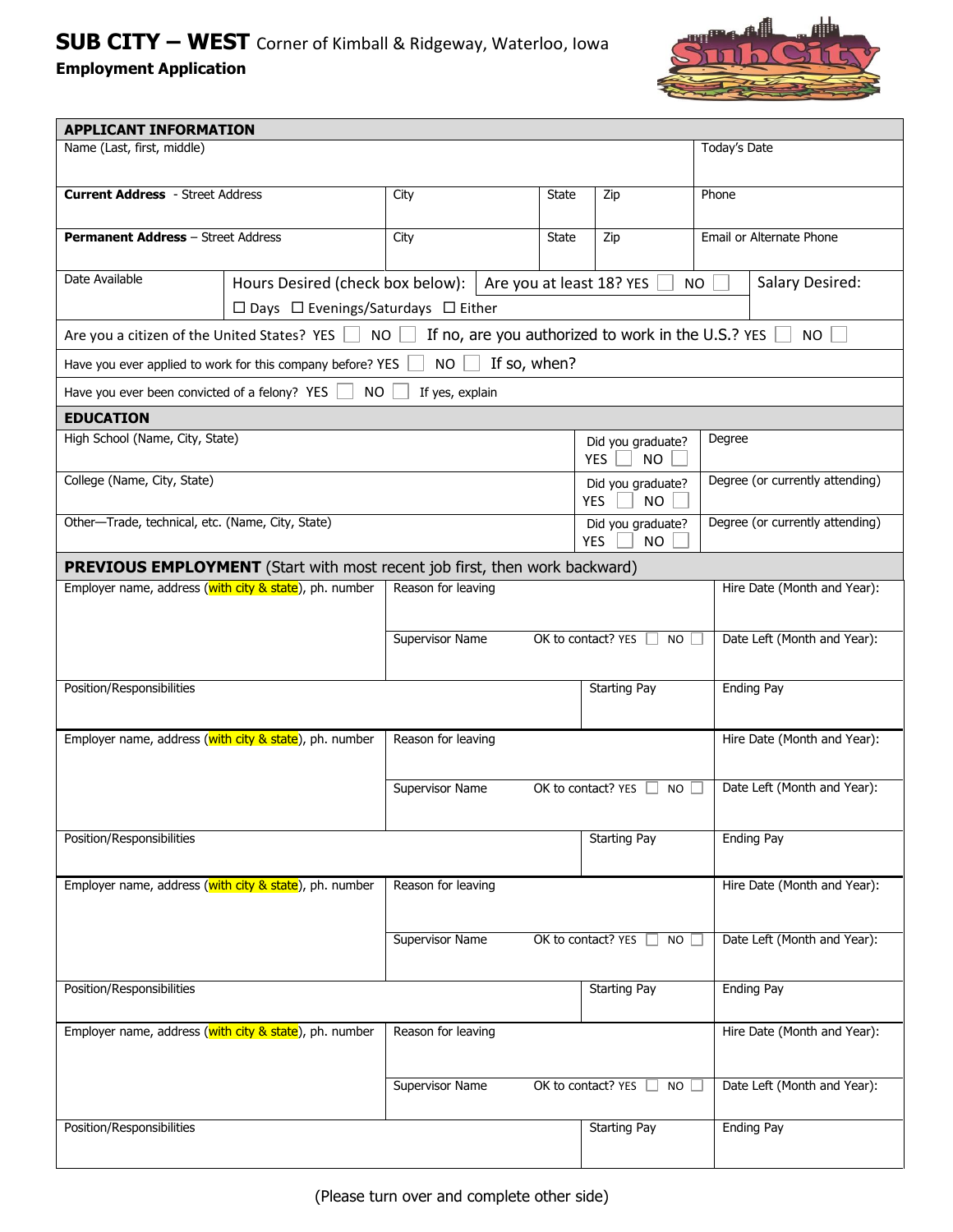| <b>REFERENCES</b> (Please list three persons unrelated to you, not former bosses, whom you have known at least one year) |                  |                                           |  |                                                   |                |  |
|--------------------------------------------------------------------------------------------------------------------------|------------------|-------------------------------------------|--|---------------------------------------------------|----------------|--|
| Name                                                                                                                     |                  | Address (as complete as possible) & Phone |  | Business/Relationship to You                      | Years<br>Known |  |
|                                                                                                                          |                  |                                           |  |                                                   |                |  |
|                                                                                                                          |                  |                                           |  |                                                   |                |  |
|                                                                                                                          |                  |                                           |  |                                                   |                |  |
|                                                                                                                          |                  |                                           |  |                                                   |                |  |
|                                                                                                                          |                  |                                           |  |                                                   |                |  |
| <b>GENERAL INFORMATION</b>                                                                                               |                  |                                           |  |                                                   |                |  |
| Areas of special study or interest which might benefit you on this job                                                   |                  |                                           |  |                                                   |                |  |
| Special training                                                                                                         |                  |                                           |  |                                                   |                |  |
| Special skills                                                                                                           |                  |                                           |  |                                                   |                |  |
|                                                                                                                          |                  |                                           |  |                                                   |                |  |
| <b>Military Service</b>                                                                                                  | Years of service | Rank at discharge                         |  | If no, explain<br>Honorable discharge? YES<br>NO. |                |  |
| <b>Branch of Service:</b>                                                                                                |                  |                                           |  |                                                   |                |  |
| How did you hear about this position?                                                                                    |                  |                                           |  |                                                   |                |  |
|                                                                                                                          |                  |                                           |  |                                                   |                |  |

### **AUTHORIZATION**

I certify the facts contained in this application are true and complete to the best of my knowledge and understand that, if hired, falsified statements on this application shall be grounds for dismissal.

I authorize investigation of all statements contained herein and the references and employers listed on this application to give you any and all information concerning my previous employment and any pertinent information they may have, personal or otherwise, and release the company from all liability for any damage that may result from utilization of such information

Date Signature

### **Do NOT call to check on the status of your application. You will be notified if an interview is desired.**

#### **Interviewer Notes - Do Not Write Below This Line**